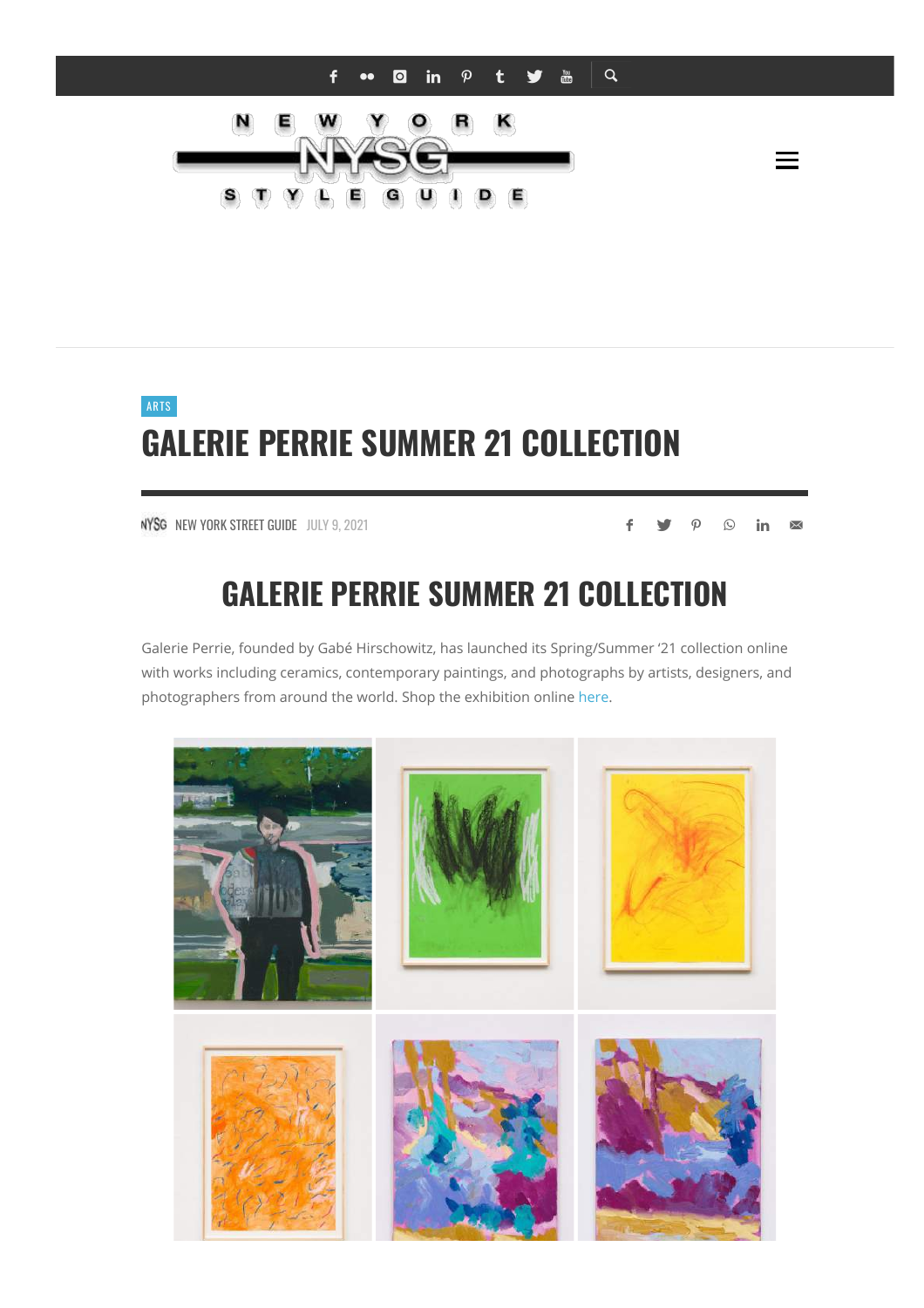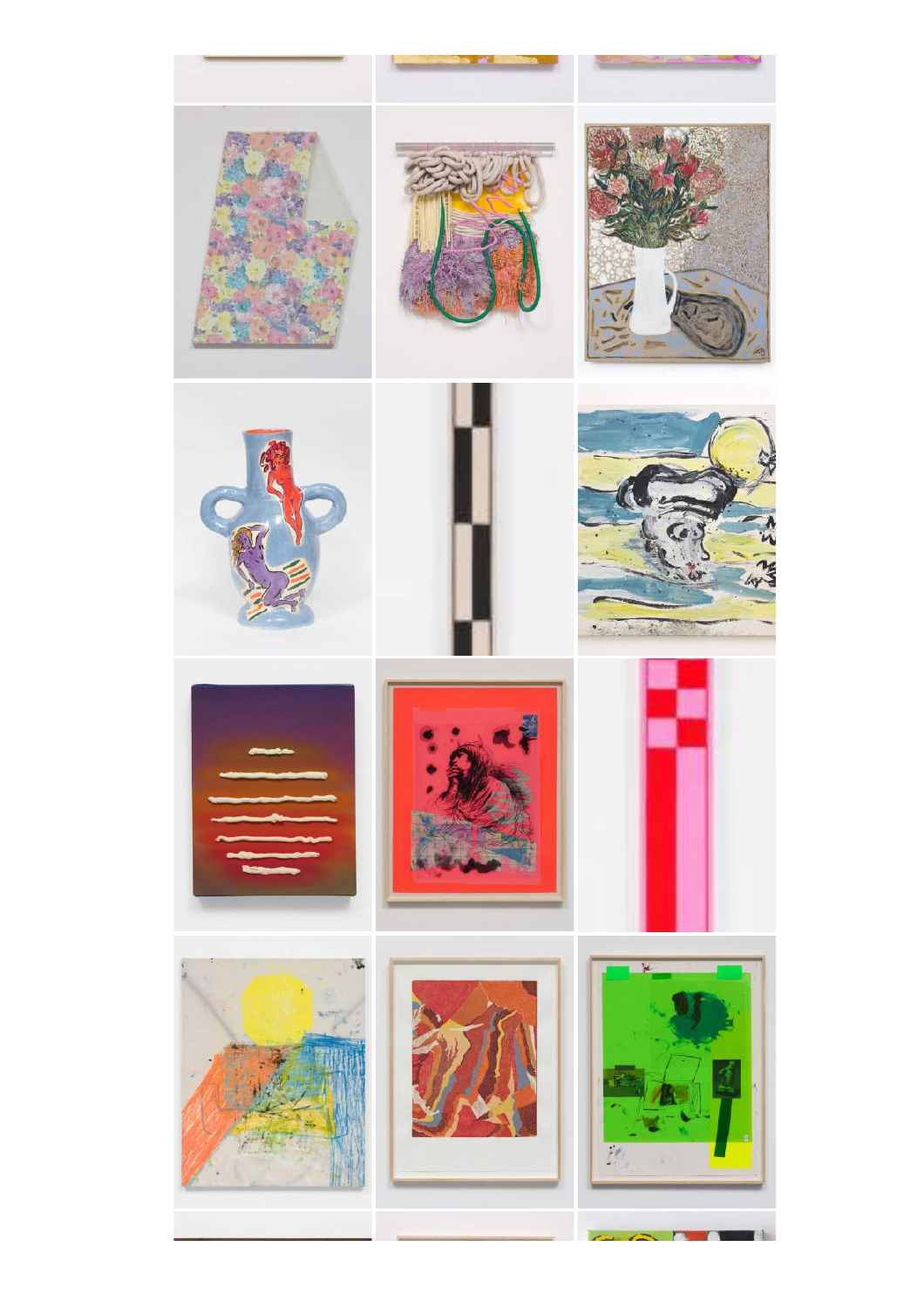

 $\begin{array}{|c|c|c|c|c|}\n\hline\n\end{array}$  (  $\begin{array}{|c|c|c|c|}\n\hline\n\end{array}$  1 of 2  $\rightarrow$   $\begin{array}{|c|c|c|}\n\hline\n\end{array}$ 

The collection is co-curated by California gallerist Lisa Marie Pomares, whose interest in African art, love of Marcel Duchamp and Cuban heritage all contribute to her excellent eye for the avant garde.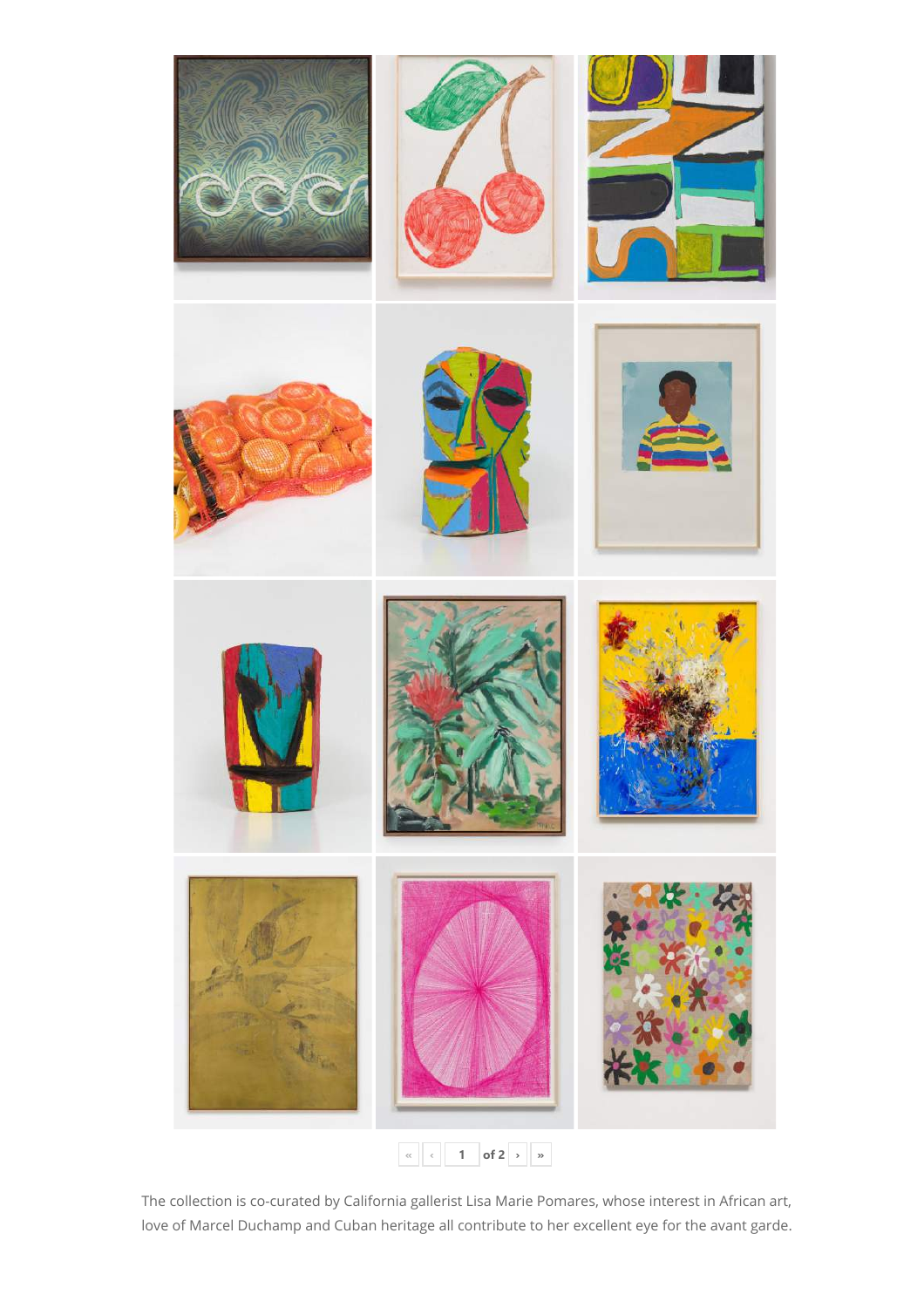She is recognized for mixing unconventional works by emerging talent with pieces by more established artists. Shop her curated selection online here.



"After every dark period, there comes a time to throw open our windows and doors and return to the brighter, more vibrant side of life. Galerie Perrie's Spring/Summer 2021 Collection does just that, introducing a wide array of new works and décor featuring strikingly warm colors, playful patterns and vivacious lines. These pieces, capturing the feelings of sunny summer days, glistening ocean waves and blossoming gardens, serve as constant reminders that life's rejuvenation and joys are always just around the proverbial corner. Here at Galerie Perrie, as we–like everyone else–begin closing a chapter that turned the world inside-out, we feel there's no better time to invite all the beauty outside in." – Gabé Hirschowitz, Founder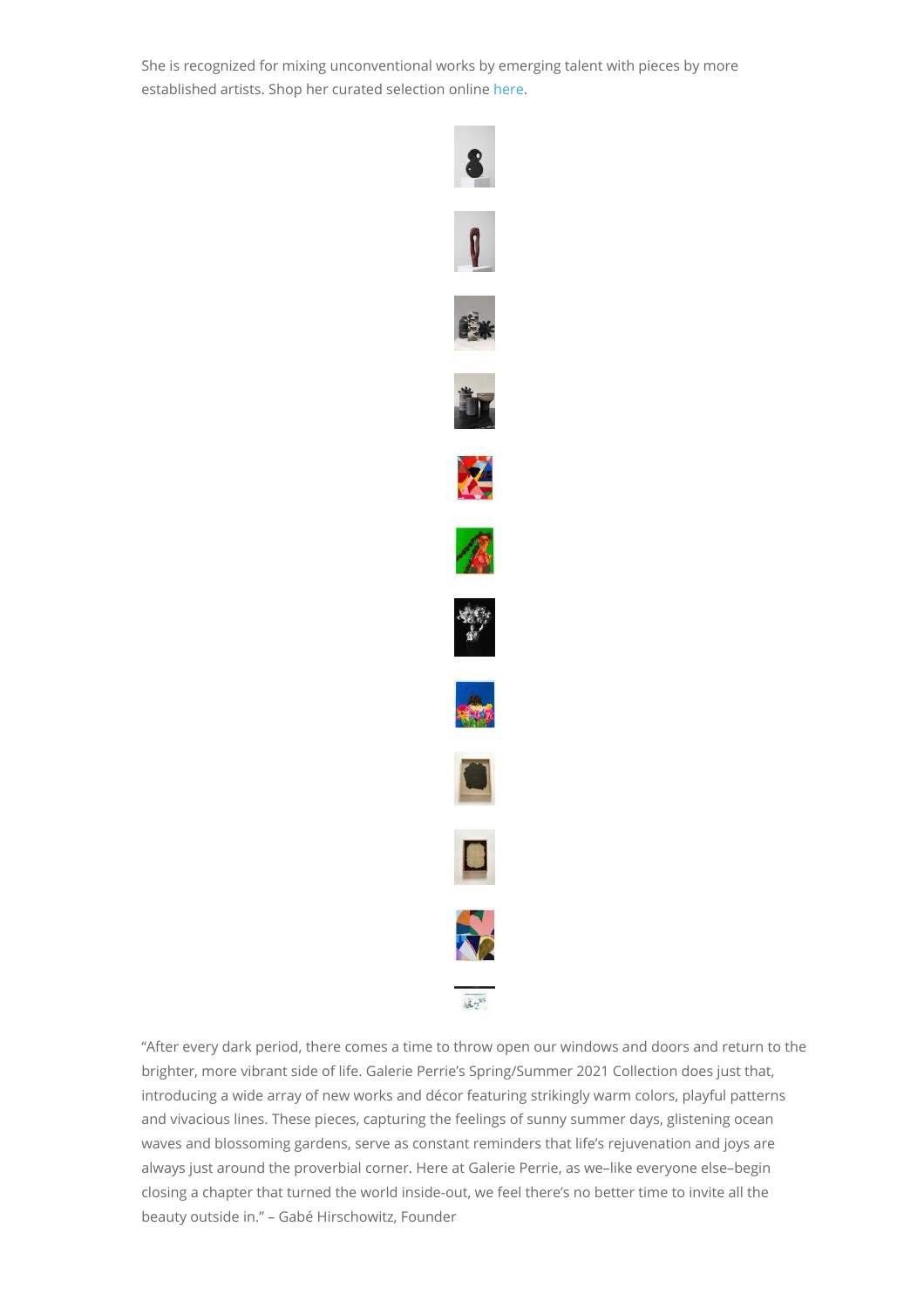#### ABOUT GALERIE PERRIE

Galerie Perrie aims to make a professionally curated collection of artwork and unique decor from around the globe available for anyone to purchase online with a simple click. Consequently, the gallery individually selects fresh, contemporary work from around the globe through our independent partners and presents it for direct sale to our clients online.

The hope is to expand the world of art collecting in an exciting, new way that gives everyone access to collecting some of the most cutting-edge work today. Foremost, Galerie Perrie values quality over quantity, and every object featured for purchase has undergone a rigorous certification of its provenance and value to the private collector. Moreover, Galerie Perrie only deals in originals and limited editions.



*Gabé at the Norton Simon Museum photo*



#### ABOUT GABE HIRSCHOWITZ

From fashion to fine arts and art consulting, the through line for Gabé Hirschowitz has always been that art should be accessible and deeply intertwined with daily life. The founder of UNICEF's groundbreaking Next Generation Art Party and former Acquisitions Committees manager at The Museum of Contemporary Art in Los Angeles (MOCA), she has a long history of supporting new and emerging artists, merging the same instincts into her art advising and philanthropic efforts.

In addition to recently founding GaleriePerrie.com, she has also continued to combine her passion for art with philanthropy, co-founding the Young Leadership Board of Vista Del Mar Child and Family Services in Los Angeles and founding the COLLECT ART + DO GOOD™ organization, which has benefited Stand Up To Cancer, Make-A-Wish Foundation and other worthy causes. In 2016, her philanthropic work was recognized by President Barack Obama, who awarded Gabé the Presidential Volunteer Service Award for her efforts supporting UNICEF's Tap Project, which brings clean, safe drinking water to vulnerable children around the globe.

Meanwhile, she has remained highly involved in the art and fashion industries. She is an active member of numerous art institutions and museums in Los Angeles, New York, Paris, London and Sydney and has held a variety of positions with Carolina Herrera, Nina Ricci, Italian Vogue, Teen Vogue, BWR Public Relations, The Museum of Contemporary Art: Los Angeles (MOCA), Leslie Sacks Fine Art: Brentwood, C Magazine, Modern Luxury, Clique Media, and The Tel Aviv Museum of Art.

A graduate of the University of Southern California's Annenberg School for Communication and Journalism, she also regularly contributes to a diverse array of publications on the topics of art, culture, health, beauty and lifestyles and serves as an art consultant for a wide range of collectors.